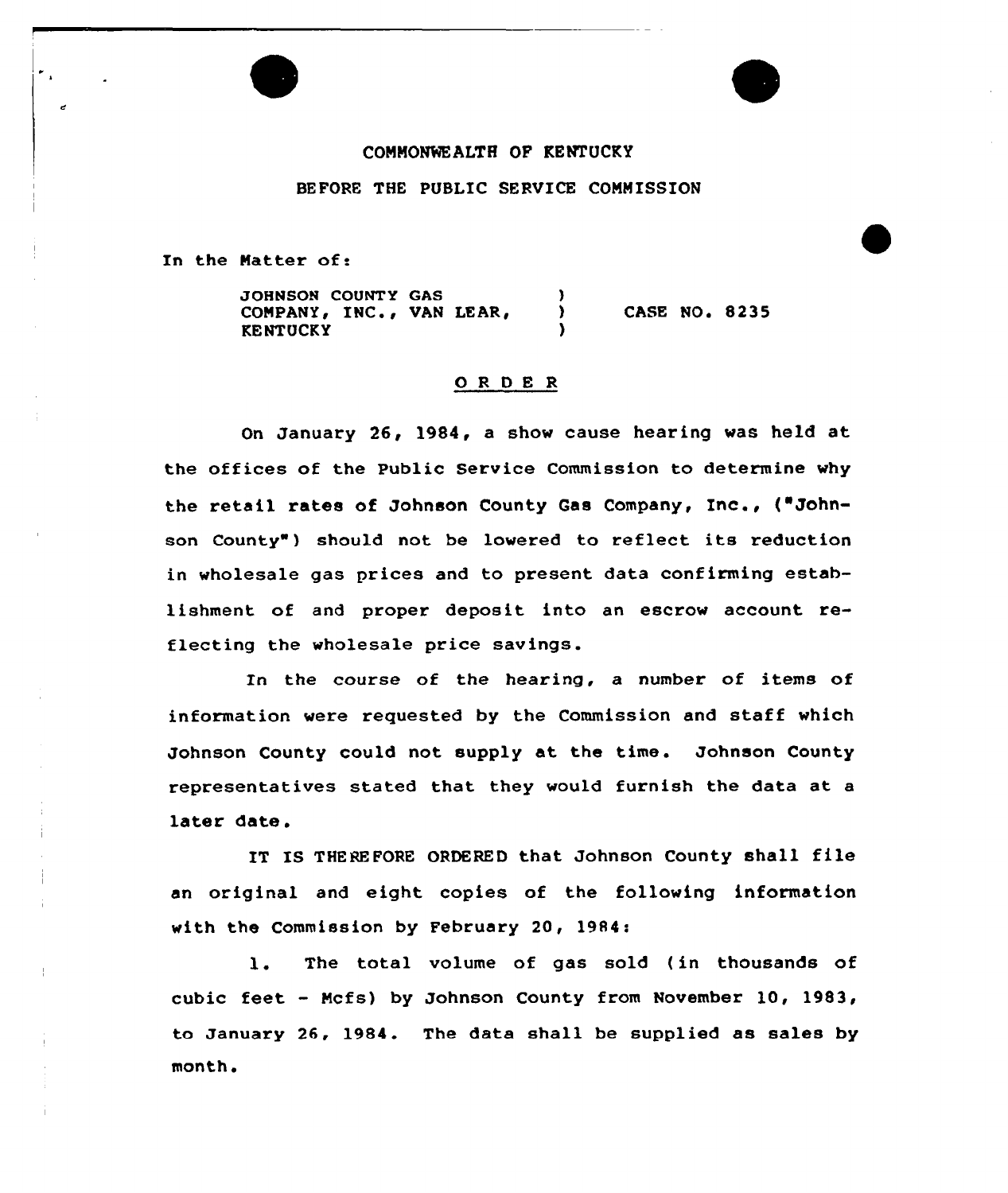2. The volume of gas purchased (in Ncfs) from Atlantic Gas Transmission Company ("Atlantic" ) from November 10, 1983, to January 26, 1984.

3. The volume of gas purchased from Kentucky West Virginia Gas Company ("Kentucky West") from November 10, 1983, to January 26, 1984. The volume shall be calculated using Kentucky West's decatherm to Mcf conversion factor. Both the decatherms and Mcfs purchased shall be supplied.

4. The volume of gas purchased from Columbia Gas of Kentucky ("Columbia") from March 1, 1983, to November 10, 1983, on a monthly basis in Mcfs.

5. The volume of gas purchased from Kentucky West from March 1, 1983, to November 10, 1983, on <sup>a</sup> monthly basis. Kentucky West's decatherm to Mcf conversion factor shall be used for conversion and both decatherms and Mcfs purchased shall be provided.

6. The price charged per Mcf for gas delivered by Columbia from March 1, 1983, to November 10, 1983. The price shall be reported on <sup>a</sup> monthly basis.

7. The price charged per Mcf and per decatherm for gas delivered by Kentucky West from March 1, 1983, to November 10, 1983. The prices shall be reported on a monthly basis.

8. All payments made to Atlantic with an accounting of who made the payments and when the payments were made.

9. A record of the deposits into the escrow account established per this Commission's Order of December 5, 1983.

 $-2-$